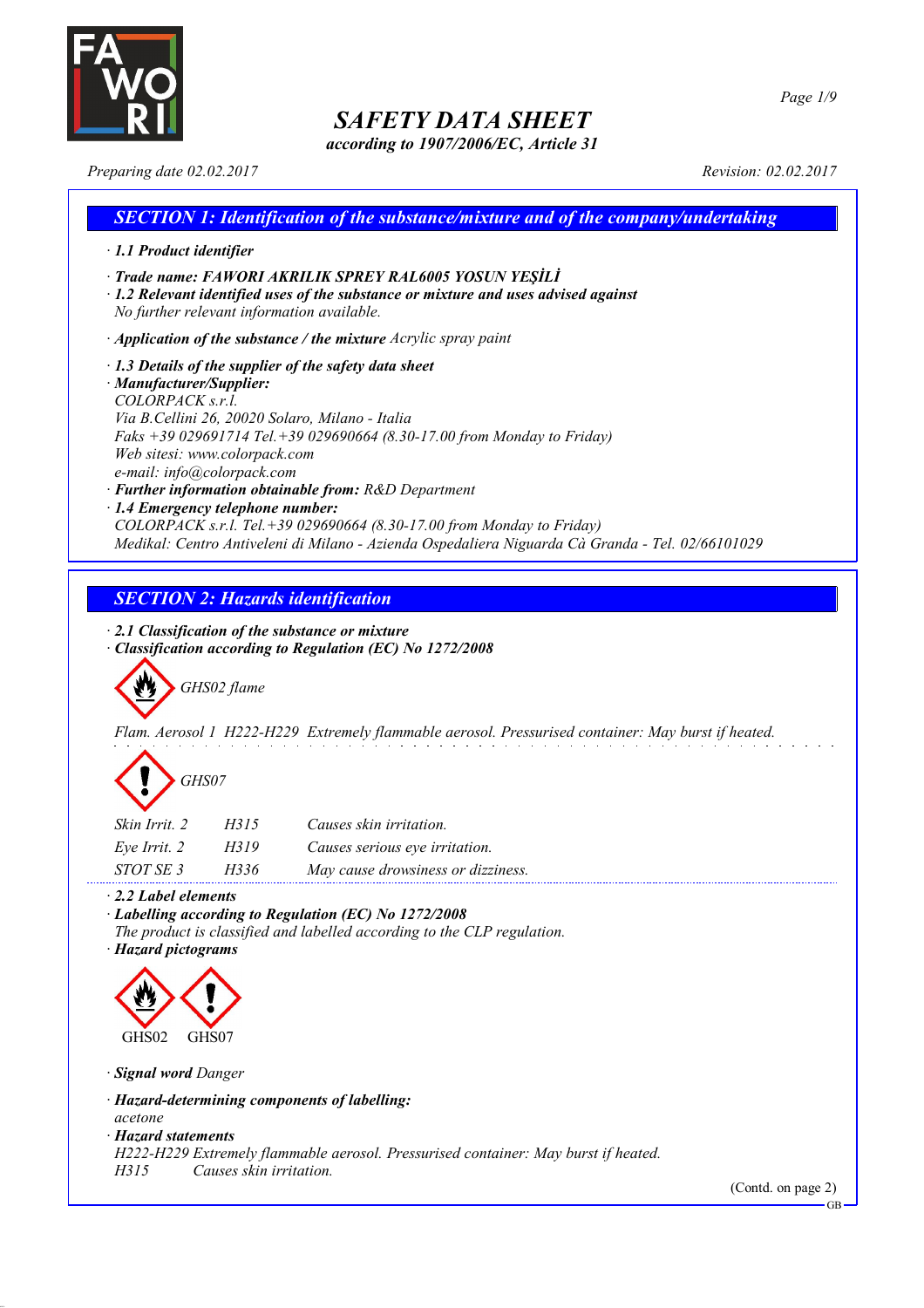*according to 1907/2006/EC, Article 31*

*Preparing date 02.02.2017 Revision: 02.02.2017*

### *Trade name: FAWORI AKRILIK SPREY RAL6005 YOSUN YEŞİLİ*

(Contd. of page 1) *H319 Causes serious eye irritation. H336 May cause drowsiness or dizziness. · Precautionary statements P101 If medical advice is needed, have product container or label at hand. P102 Keep out of reach of children. P103 Read label before use. P210 Keep away from heat/sparks/open flames/hot surfaces. - No smoking. P251 Pressurized container: Do not pierce or burn, even after use. P305+P351+P338 IF IN EYES: Rinse cautiously with water for several minutes. Remove contact lenses, if present and easy to do. Continue rinsing. P405 Store locked up. P410+P412 Protect from sunlight. Do not expose to temperatures exceeding 50 °C/122 °F. P501 Dispose of contents/container in accordance with local/regional/national/international regulations. · Additional information:*

Pressurized container: protect from sunlight and do not expose to temperatures exceeding 50°C. Do not pierce or *burn, even after use.*

- Do not spray on a naked flame or any incandescent material. Keep away from sources of ignition No smoking. *· 2.3 Other hazards*
- *· Results of PBT and vPvB assessment*
- *· PBT: Not applicable.*
- *· vPvB: Not applicable.*

### *SECTION 3: Composition/information on ingredients*

- *· 3.2 Chemical characterisation: Mixtures*
- *· Description:*

|                     | cosolvent                                                                                                                                                                                        |              |
|---------------------|--------------------------------------------------------------------------------------------------------------------------------------------------------------------------------------------------|--------------|
|                     | $\langle \rangle$ Acute Tox. 4, H302; Acute Tox. 4, H312; Acute Tox. 4, H332; Skin Irrit. 2,<br>H315; Eye Irrit. 2, H319                                                                         |              |
| $CAS: 67-64-1$      | acetone                                                                                                                                                                                          | $25 - 50\%$  |
| EINECS: $200-662-2$ | $\otimes$ Flam. Liq. 2, H225; $\otimes$ Eye Irrit. 2, H319; STOT SE 3, H336                                                                                                                      |              |
| $CAS: 68476-40-4$   | Hydrocarbons, C3-4                                                                                                                                                                               | $25 - 50\%$  |
|                     | EINECS: 270-681-9 & Flam. Gas 1, H220; Press. Gas C, H280                                                                                                                                        |              |
| $CAS: 1330-20-7$    | <i>Xylol, Isomerengemisch (wenn Flammpunkt</i> <21 $^{\circ}$ C)                                                                                                                                 | $10 - 25\%$  |
|                     | Elam. Liq. 2, H225; $\Diamond$ Acute Tox. 4, H312; Acute Tox. 4, H332; Skin Irrit.<br>2. H315                                                                                                    |              |
| $CAS: 123-86-4$     | n-butyl acetate                                                                                                                                                                                  | $2.5 - 10\%$ |
|                     | EINECS: 204-658-1 & Flam. Liq. 3, H226; STOT SE 3, H336                                                                                                                                          |              |
| $CAS: 110-82-7$     | cyclohexane                                                                                                                                                                                      | $\leq 2.5\%$ |
|                     | EINECS: 203-806-2 $\otimes$ Flam. Liq. 2, H225; $\otimes$ Asp. Tox. 1, H304; $\otimes$ Aquatic Acute 1, H400;<br>Áquatic Chronic 1, H410, $\langle \rangle$ Skin Irrit. 2, H315; STOT SE 3, H336 |              |

(Contd. on page 3)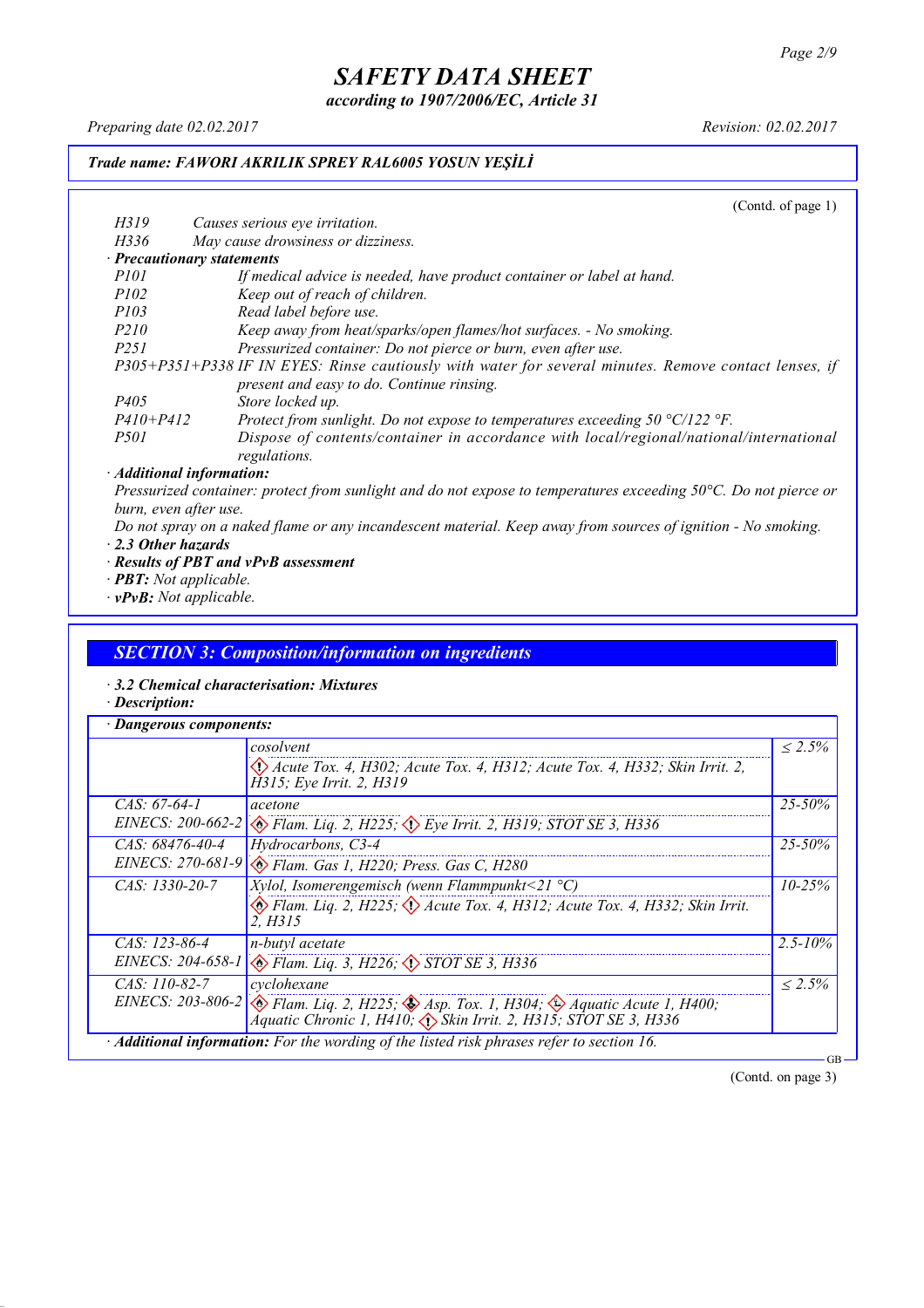*according to 1907/2006/EC, Article 31*

*Preparing date 02.02.2017 Revision: 02.02.2017*

### *Trade name: FAWORI AKRILIK SPREY RAL6005 YOSUN YEŞİLİ*

(Contd. of page 2)

### *SECTION 4: First aid measures*

*· 4.1 Description of first aid measures*

*· General information:*

Symptoms of poisoning may even occur after several hours; therefore medical observation for at least 48 hours *after the accident.*

*· After inhalation:*

*Supply fresh air. If required, provide artificial respiration. Keep patient warm. Consult doctor if symptoms persist.*

*In case of unconsciousness place patient stably in side position for transportation.*

- *· After skin contact: Immediately rinse with water.*
- *· After eye contact:*

*Rinse opened eye for several minutes under running water. If symptoms persist, consult a doctor.*

*· After swallowing: If symptoms persist consult doctor.*

*· 4.2 Most important symptoms and effects, both acute and delayed No further relevant information available.*

*· 4.3 Indication of any immediate medical attention and special treatment needed*

*No further relevant information available.*

### *SECTION 5: Firefighting measures*

- *· 5.1 Extinguishing media*
- *· Suitable extinguishing agents: CO2, sand, extinguishing powder. Do not use water.*
- *· For safety reasons unsuitable extinguishing agents: Water with full jet*
- *· 5.2 Special hazards arising from the substance or mixture No further relevant information available.*
- *· 5.3 Advice for firefighters*
- *· Protective equipment: Mouth respiratory protective device.*

### *SECTION 6: Accidental release measures*

*· 6.1 Personal precautions, protective equipment and emergency procedures Wear protective equipment. Keep unprotected persons away.*

*· 6.2 Environmental precautions: Do not allow to enter sewers/ surface or ground water.*

*· 6.3 Methods and material for containment and cleaning up:*

*Dispose contaminated material as waste according to item 13. Ensure adequate ventilation.*

*Do not flush with water or aqueous cleansing agents*

- *· 6.4 Reference to other sections*
- *See Section 7 for information on safe handling.*

*See Section 8 for information on personal protection equipment.*

*See Section 13 for disposal information.*

### *SECTION 7: Handling and storage*

*· 7.1 Precautions for safe handling*

*Ensure good ventilation/exhaustion at the workplace.*

*Open and handle receptacle with care.*

*· Information about fire - and explosion protection: Keep ignition sources away - Do not smoke.*

*Protect against electrostatic charges.*

(Contd. on page 4)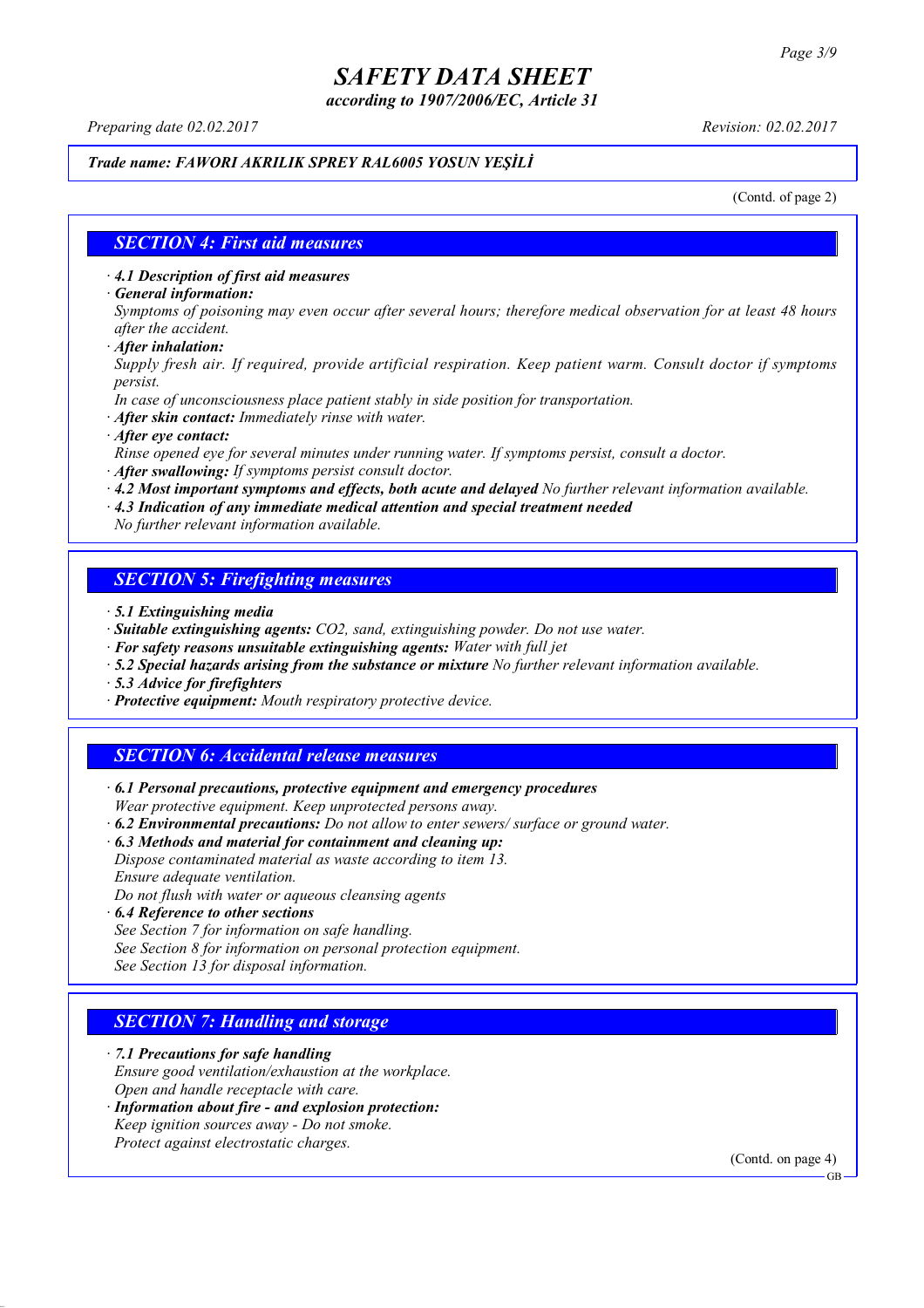*according to 1907/2006/EC, Article 31*

*Preparing date 02.02.2017 Revision: 02.02.2017*

### *Trade name: FAWORI AKRILIK SPREY RAL6005 YOSUN YEŞİLİ*

(Contd. of page 3) *Pressurised container: protect from sunlight and do not expose to temperatures exceeding 50 °C, i.e. electric lights. Do not pierce or burn, even after use. Do not spray onto a naked flame or any incandescent material.*

- *· 7.2 Conditions for safe storage, including any incompatibilities · Storage:*
- *· Requirements to be met by storerooms and receptacles: Store in a cool location. Observe official regulations on storing packagings with pressurised containers.*
- *· Information about storage in one common storage facility: Not required. · Further information about storage conditions: Keep container tightly sealed. Do not seal receptacle gas tight. Store in cool, dry conditions in well sealed receptacles. Protect from heat and direct sunlight.*

*· 7.3 Specific end use(s) No further relevant information available.*

### *SECTION 8: Exposure controls/personal protection*

- *· Additional information about design of technical facilities: No further data; see item 7.*
- *· 8.1 Control parameters · Ingredients with limit values that require monitoring at the workplace: 67-64-1 acetone WEL Short-term value: 3620 mg/m³, 1500 ppm Long-term value: 1210 mg/m³, 500 ppm 1330-20-7 Xylol, Isomerengemisch (wenn Flammpunkt<21 °C) WEL Short-term value: 441 mg/m³, 100 ppm Long-term value: 220 mg/m³, 50 ppm Sk, BMGV 123-86-4 n-butyl acetate WEL Short-term value: 966 mg/m³, 200 ppm Long-term value: 724 mg/m³, 150 ppm 111-76-2 2-Butoxyethanol WEL Short-term value: 246 mg/m³, 50 ppm Long-term value: 123 mg/m³, 25 ppm Sk, BMGV · Ingredients with biological limit values: 1330-20-7 Xylol, Isomerengemisch (wenn Flammpunkt<21 °C) BMGV 650 mmol/mol creatinine Medium: urine Sampling time: post shift Parameter: methyl hippuric acid 111-76-2 2-Butoxyethanol BMGV 240 mmol/mol creatinine Medium: urine Sampling time: post shift Parameter: butoxyacetic acid · Additional information: The lists valid during the making were used as basis.* (Contd. on page 5)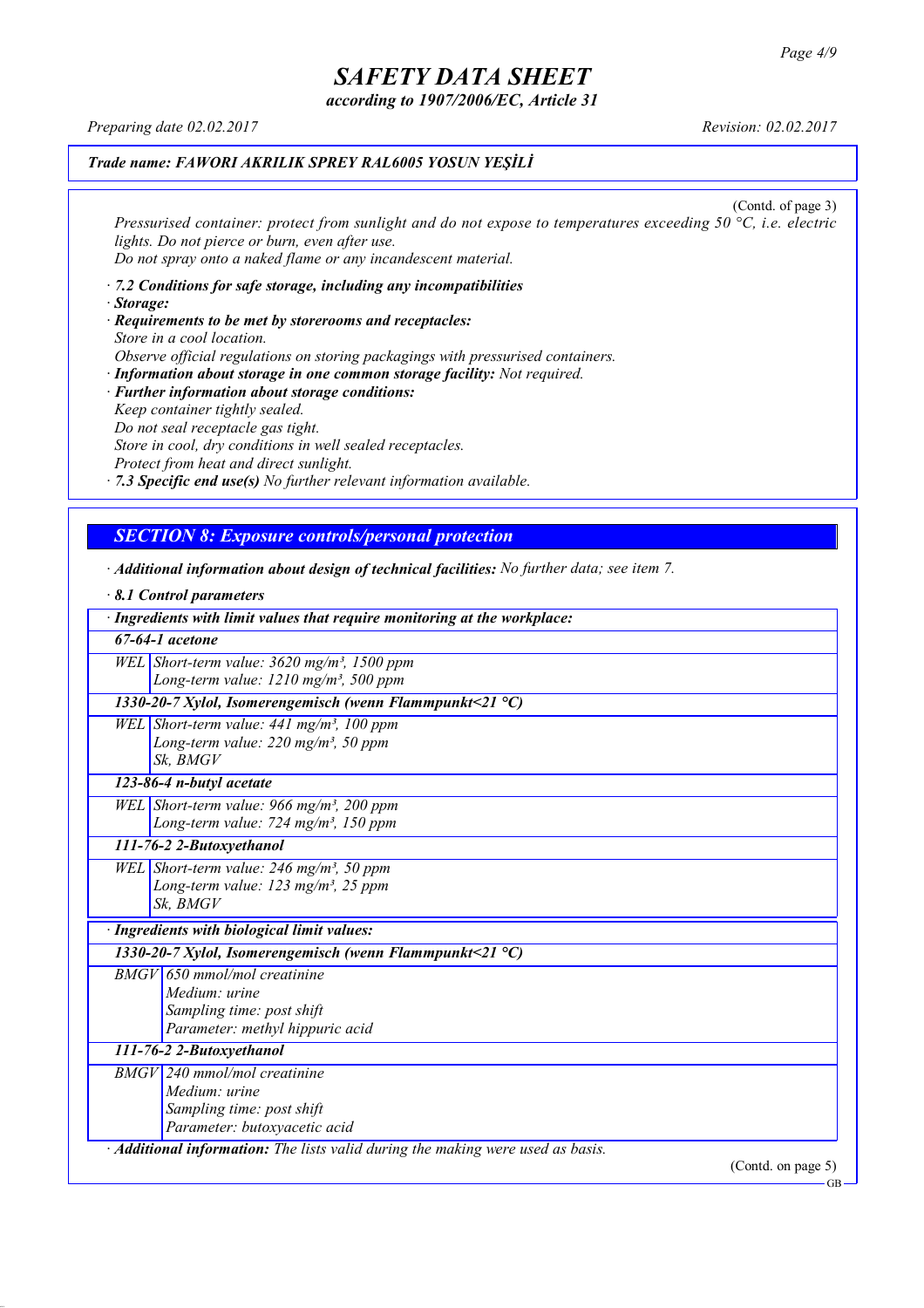*according to 1907/2006/EC, Article 31*

*Preparing date 02.02.2017 Revision: 02.02.2017*

### *Trade name: FAWORI AKRILIK SPREY RAL6005 YOSUN YEŞİLİ*

(Contd. of page 4)

*· 8.2 Exposure controls*

- *· Personal protective equipment:*
- *· General protective and hygienic measures:*

*Keep away from foodstuffs, beverages and feed. Immediately remove all soiled and contaminated clothing Wash hands before breaks and at the end of work. Avoid contact with the eyes.*

*Avoid contact with the eyes and skin.*

#### *· Respiratory protection:*

In case of brief exposure or low pollution use respiratory filter device. In case of intensive or longer exposure use *self-contained respiratory protective device.*

*· Protection of hands:*



*Protective gloves*

*The glove material has to be impermeable and resistant to the product/ the substance/ the preparation.* Due to missing tests no recommendation to the glove material can be given for the product/ the preparation/ the *chemical mixture.*

Selection of the glove material on consideration of the penetration times, rates of diffusion and the degradation *· Material of gloves*

The selection of the suitable gloves does not only depend on the material, but also on further marks of quality and *varies from manufacturer to manufacturer. As the product is a preparation of several substances, the resistance* of the glove material can not be calculated in advance and has therefore to be checked prior to the application.

*· Penetration time of glove material*

The exact break trough time has to be found out by the manufacturer of the protective gloves and has to be *observed.*

*· Eye protection:*



*Tightly sealed goggles*

| $\cdot$ 9.1 Information on basic physical and chemical properties<br><b>General Information</b> |                                    |  |
|-------------------------------------------------------------------------------------------------|------------------------------------|--|
| $\cdot$ Appearance:<br>Form:                                                                    | Aerosol                            |  |
| Colour:                                                                                         | According to product specification |  |
| $\cdot$ Odour:                                                                                  | Characteristic                     |  |
| $\cdot$ Change in condition<br><b>Boiling point/Boiling range:</b>                              | Not applicable, as aerosol.        |  |
| · Flash point:                                                                                  | $\leq 0$ °C                        |  |
| · Ignition temperature:                                                                         | $>$ 400 °C                         |  |
| · Danger of explosion:                                                                          | Not determined.                    |  |
| · Explosion limits:                                                                             |                                    |  |
| Lower:                                                                                          | 1.8 Vol $\%$                       |  |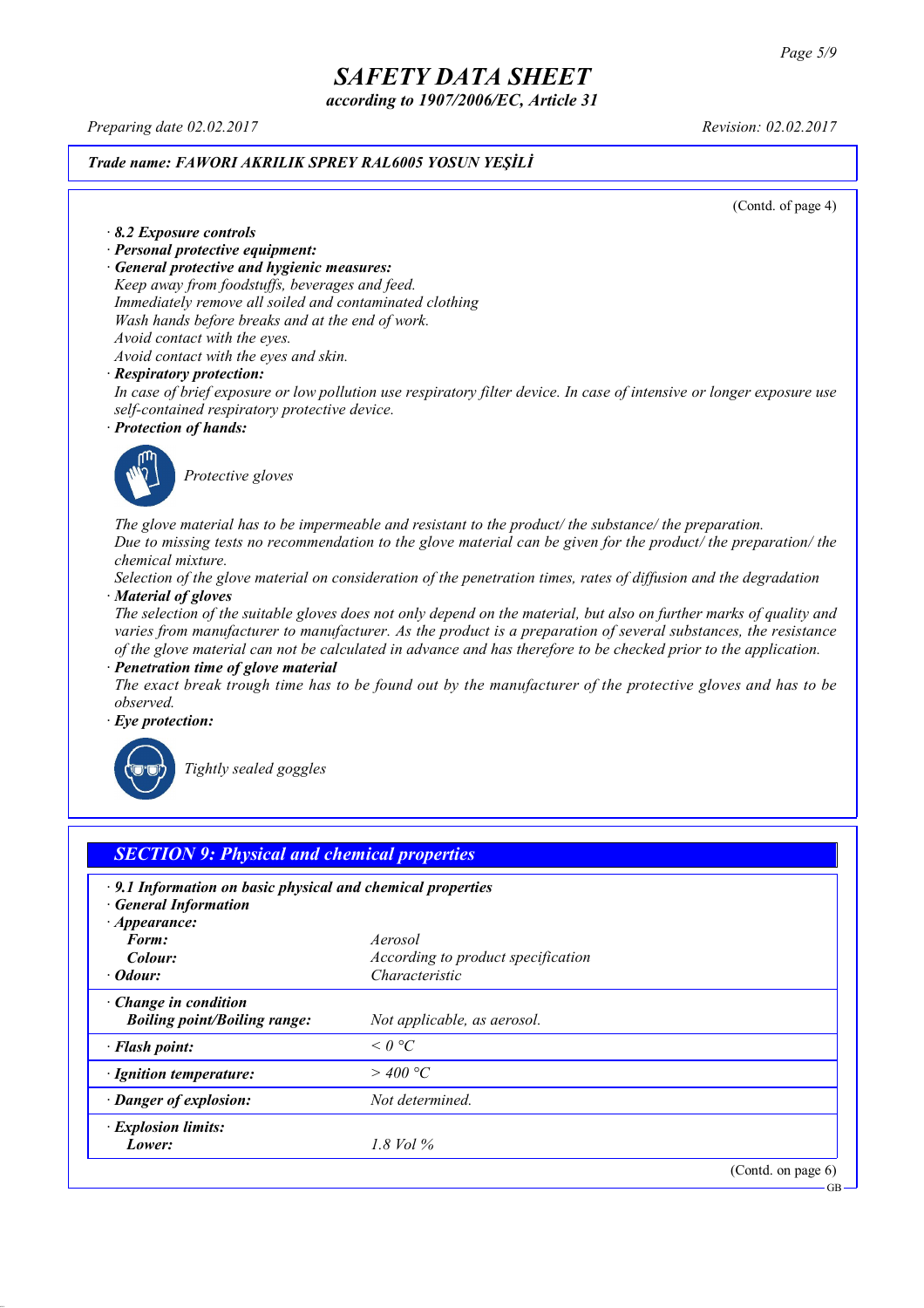*according to 1907/2006/EC, Article 31*

*Preparing date 02.02.2017 Revision: 02.02.2017*

### *Trade name: FAWORI AKRILIK SPREY RAL6005 YOSUN YEŞİLİ*

|                                                                   |                                                             | (Cond. of page 5) |
|-------------------------------------------------------------------|-------------------------------------------------------------|-------------------|
| <b>Upper:</b>                                                     | 9.5 Vol $\%$                                                |                   |
| $\cdot$ Vapour pressure at 20 °C:                                 | $4.5\,bar$                                                  |                   |
| $\cdot$ Density at 20 °C:<br>$\cdot$ Vapour density at 20 °C      | $0.95$ g/cm <sup>3</sup><br>$>l$ g/cm <sup>3</sup> (hava=1) |                   |
| · Solubility in / Miscibility with<br>water:                      | Partly miscible.                                            |                   |
| · Partition coefficient (n-octanol/water): Not determined.        |                                                             |                   |
| $\cdot$ <i>Viscosity:</i><br>Kinematic:                           | Not determined.                                             |                   |
| · Solvent content:<br>$VOC$ (EC)<br>$\cdot$ 9.2 Other information | $600$ g/l<br>No further relevant information available.     |                   |

### *SECTION 10: Stability and reactivity*

*· 10.1 Reactivity*

- *· 10.2 Chemical stability*
- *· Thermal decomposition / conditions to be avoided: No decomposition if used according to specifications.*
- *· 10.3 Possibility of hazardous reactions No dangerous reactions known.*
- *· 10.4 Conditions to avoid No further relevant information available.*
- *· 10.5 Incompatible materials: No further relevant information available.*
- *· 10.6 Hazardous decomposition products: No dangerous decomposition products known.*

### *SECTION 11: Toxicological information*

*· 11.1 Information on toxicological effects*

*· Acute toxicity:*

*· LD/LC50 values relevant for classification:*

*110-82-7 cyclohexane*

*Oral LD50 12705 mg/kg (rat)*

- *· Primary irritant effect:*
- *· on the skin: No irritant effect.*
- *· on the eye: Irritating effect.*
- *· Sensitisation: No sensitising effects known.*
- *· Additional toxicological information:*

*The product shows the following dangers according to the calculation method of the General EU Classification Guidelines for Preparations as issued in the latest version:*

*Harmful*

*Irritant*

### *SECTION 12: Ecological information*

*· 12.1 Toxicity*

- *· Aquatic toxicity: No further relevant information available.*
- *· 12.2 Persistence and degradability No further relevant information available.*
- *· 12.3 Bioaccumulative potential No further relevant information available.*

(Contd. on page 7)

**GB**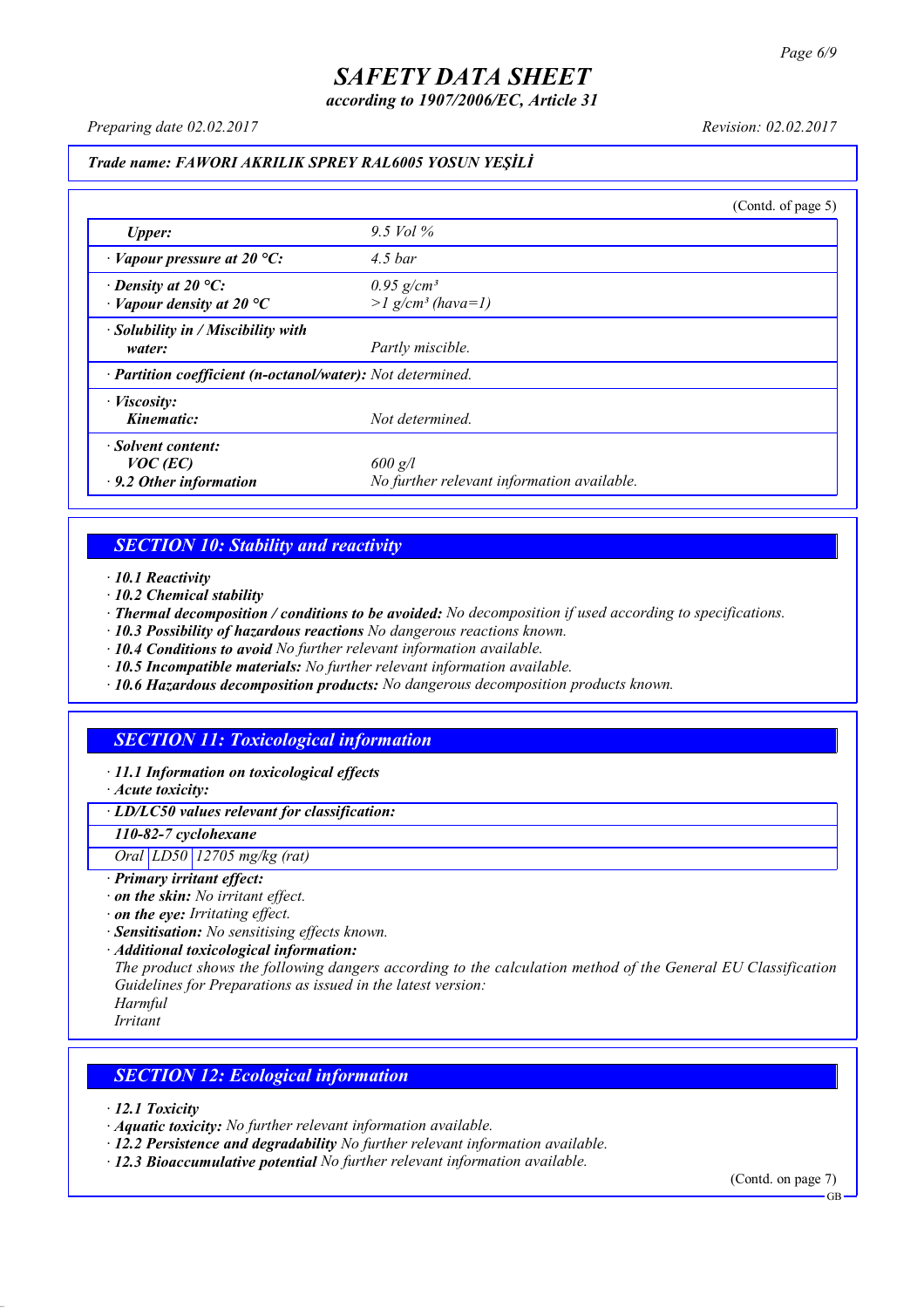*according to 1907/2006/EC, Article 31*

*Preparing date 02.02.2017 Revision: 02.02.2017*

### *Trade name: FAWORI AKRILIK SPREY RAL6005 YOSUN YEŞİLİ*

(Contd. of page 6)

*· 12.4 Mobility in soil No further relevant information available.*

*· Additional ecological information:*

*· General notes:*

*Water hazard class 1 (German Regulation) (Self-assessment): slightly hazardous for water*

Do not allow undiluted product or large quantities of it to reach ground water, water course or sewage system.

### *· 12.5 Results of PBT and vPvB assessment*

*· PBT: Not applicable.*

*· vPvB: Not applicable.*

*· 12.6 Other adverse effects No further relevant information available.*

### *SECTION 13: Disposal considerations*

*· 13.1 Waste treatment methods*

*· Recommendation*

*Must not be disposed together with household garbage. Do not allow product to reach sewage system.*

*· Uncleaned packaging:*

*· Recommendation: Disposal must be made according to official regulations.*

| <b>SECTION 14: Transport information</b>                   |                     |                    |
|------------------------------------------------------------|---------------------|--------------------|
| $\cdot$ 14.1 UN-Number                                     |                     |                    |
| ADR, IMDG, IATA                                            | UN1950              |                    |
| $\cdot$ 14.2 UN proper shipping name                       |                     |                    |
| $·$ <i>ADR</i>                                             | 1950 AEROSOLS       |                    |
| $\cdot$ IMDG                                               | <b>AEROSOLS</b>     |                    |
| $\cdot$ IATA                                               | AEROSOLS, flammable |                    |
| $\cdot$ 14.3 Transport hazard class(es)                    |                     |                    |
| $·$ <i>ADR</i>                                             |                     |                    |
|                                                            |                     |                    |
| · Class                                                    | 5F Gases.<br>2      |                    |
| $\cdot$ Label                                              | 21                  |                    |
| $\cdot$ IMDG, IATA                                         |                     |                    |
|                                                            |                     |                    |
| · Class                                                    | 2.1                 |                    |
| $-Label$                                                   | 2.1                 |                    |
| · 14.4 Packing group                                       |                     |                    |
| ADR, IMDG, IATA                                            | Void                |                    |
| · 14.5 Environmental hazards:<br>$\cdot$ Marine pollutant: | N <sub>o</sub>      |                    |
| · 14.6 Special precautions for user                        | Warning: Gases.     |                    |
|                                                            |                     | (Contd. on page 8) |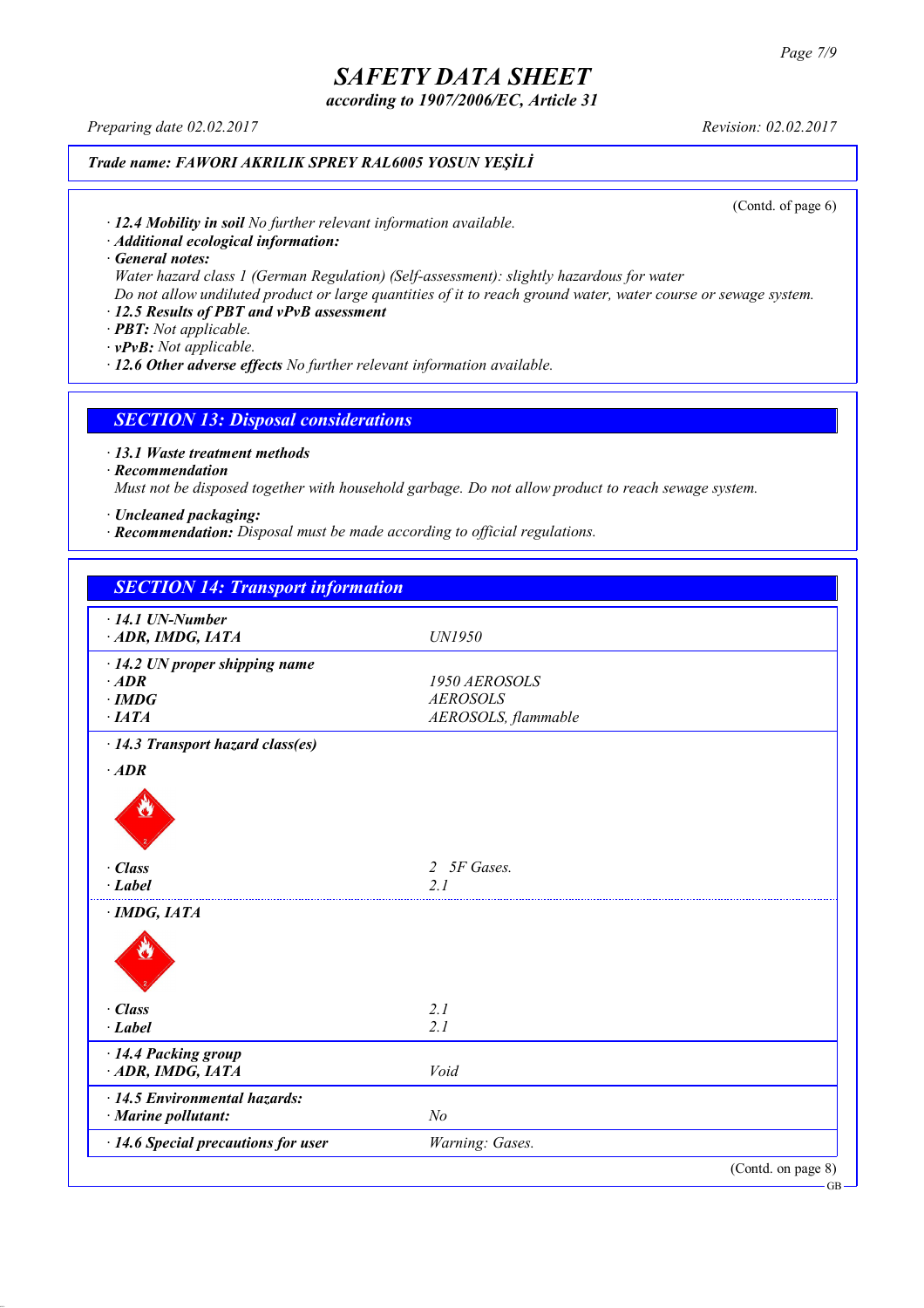*according to 1907/2006/EC, Article 31*

*Preparing date 02.02.2017 Revision: 02.02.2017*

#### *Trade name: FAWORI AKRILIK SPREY RAL6005 YOSUN YEŞİLİ*

(Contd. of page 7) *· Danger code (Kemler): - · EMS Number: F-D,S-U · 14.7 Transport in bulk according to Annex II of MARPOL73/78 and the IBC Code Not applicable. · Transport/Additional information: · ADR · Limited quantities (LQ) 1L · Excepted quantities (EQ) Code: E0 Not permitted as Excepted Quantity · Transport category 2 · Tunnel restriction code D · IMDG · Limited quantities (LQ) 1L · Excepted quantities (EQ) Code: E0 Not permitted as Excepted Quantity · UN "Model Regulation": UN1950, AEROSOLS, 2.1*

### *SECTION 15: Regulatory information*

*· 15.1 Safety, health and environmental regulations/legislation specific for the substance or mixture*

*· National regulations:*

*Class Share in %*

*NK 55.5*

*· 15.2 Chemical safety assessment: A Chemical Safety Assessment has not been carried out.*

### *SECTION 16: Other information*

This information is based on our present knowledge. However, this shall not constitute a guarantee for any *specific product features and shall not establish a legally valid contractual relationship.*

#### *· Relevant phrases*

*H220 Extremely flammable gas. H225 Highly flammable liquid and vapour. H226 Flammable liquid and vapour. H280 Contains gas under pressure; may explode if heated. H302 Harmful if swallowed. H304 May be fatal if swallowed and enters airways. H312 Harmful in contact with skin. H315 Causes skin irritation. H319 Causes serious eye irritation. H332 Harmful if inhaled. H336 May cause drowsiness or dizziness. H400 Very toxic to aquatic life. H410 Very toxic to aquatic life with long lasting effects. · Contact: Murat Küçükkul / TSE - Safety Data Sheet preparer certified.*

*The certificate ID and date of the document: GBF-A-0-2289 / 23.03.2016*

(Contd. on page 9)

GB